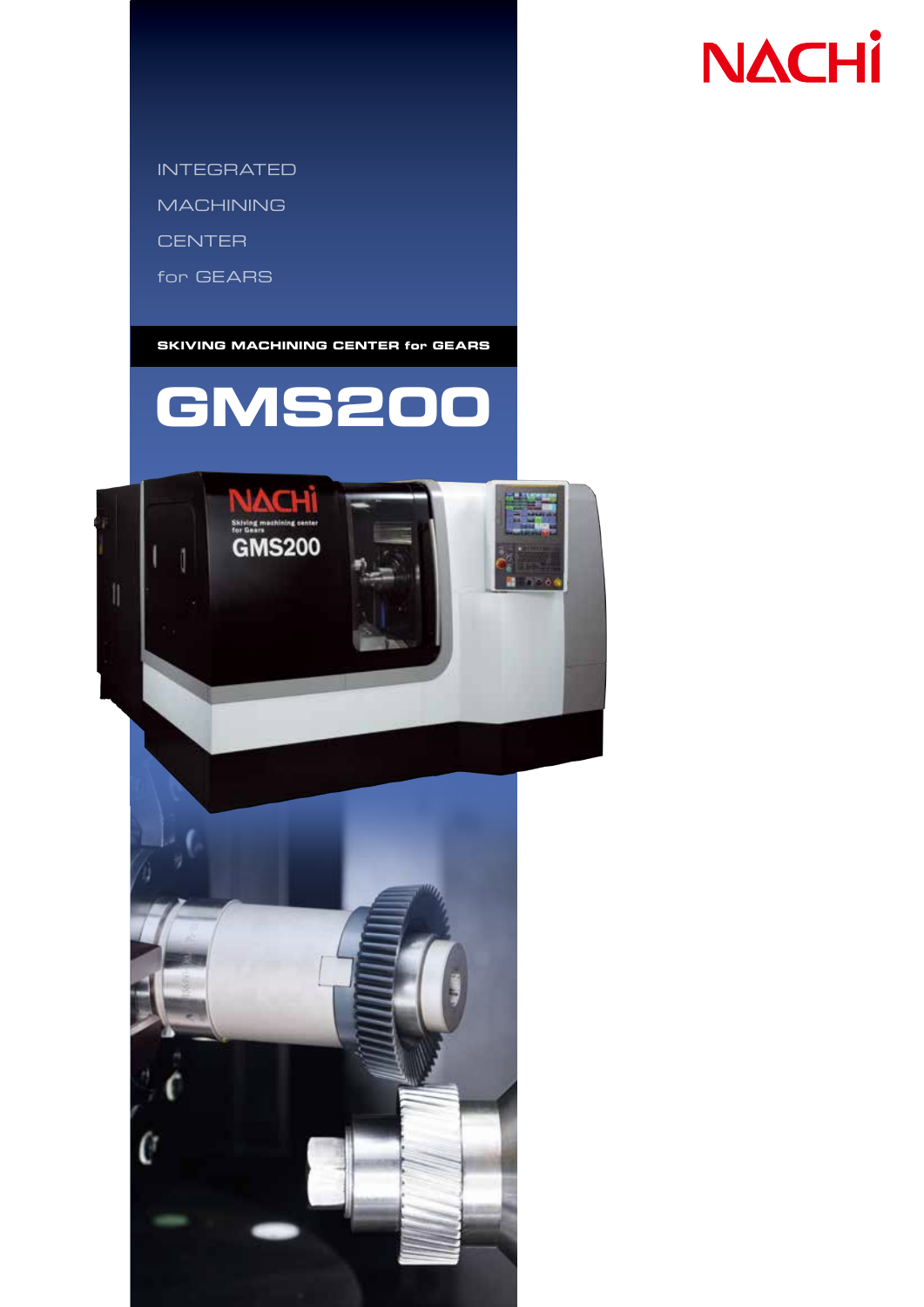



## General purpose**・**Compact Multi-function machine to include skiving function

- Best for gear machining for automotive parts
- Compact equipment with flexibility to cope
- with the various kinds of small quantity production and multiple processes ■ Hard-skiving achieves high-precision machining of hardened gears
- Interactive operation screen provides excellent man-machine interface

## Multiple process in one machine



## To achieve compact production lines by reducing floor space with 3 roles in 1 machine



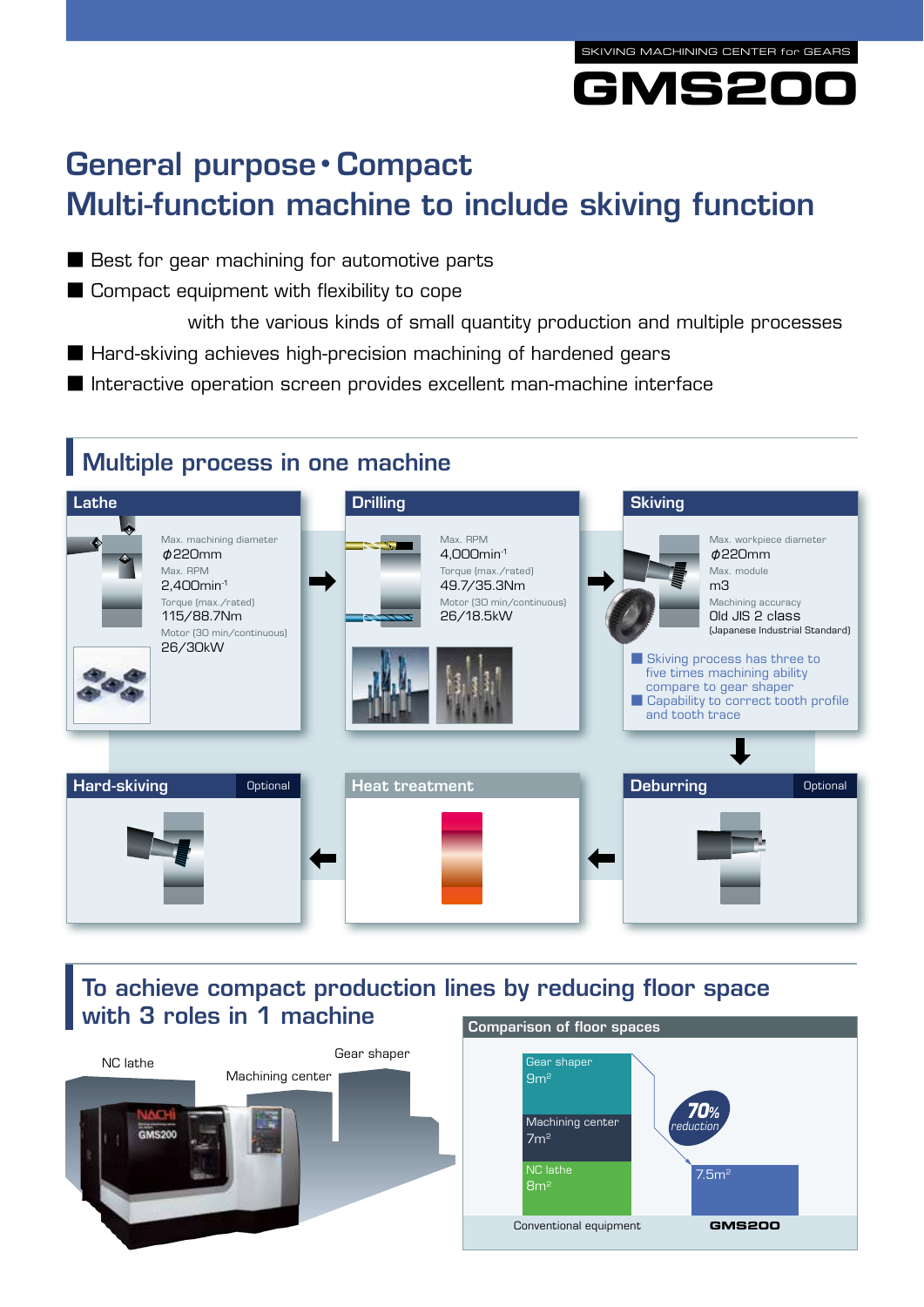### High-efficiency gear skiving and integrated process remarkably reduce machining time



## Superior workability and operability

#### Interactive operation screen for skiving (optional)

- Crowning process and run-in amount modification function (initial mode)
- Newly added tool compensation setting and workpiece coordinate system preset All machining conditions for skiving can be set



Gear specification input screen

Tool compensation setting screen



#### Ceiling opening door

- Aperture dimension : 600mm
- Easy access to jig and simple
- loading & unloading of workpieces

Crowning form setting

- Workpiece installation
- height : 1,170mm

#### Reduced machine height for better view

■ Contribute to environment improvement in factory



#### The design for auto loading system with robots



## Machining application